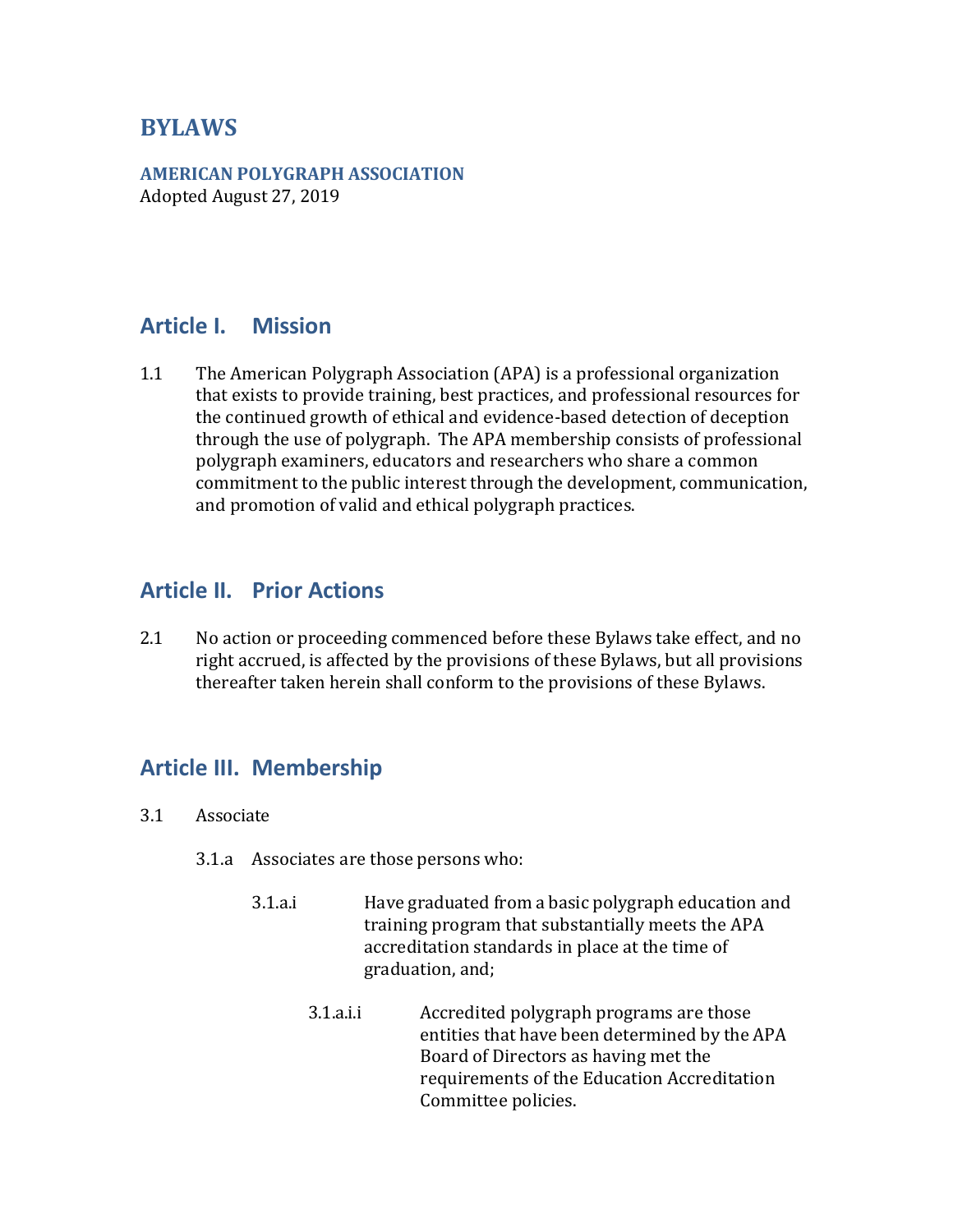3.1.a.ii Certify they have read and are in compliance with the APA's Code of Ethics and APA Standards of Practice.

### 3.1.b Associates shall:

| 3.1.b.i             | Have the right to vote in all matters before the General<br>Membership, but may not hold any APA elective office. |
|---------------------|-------------------------------------------------------------------------------------------------------------------|
| $3.1$ . $b$ .ii     | Be eligible to serve on any APA Standing or Ad Hoc<br>Committee.                                                  |
| $3.1$ . $b$ . $iii$ | Shall not represent themselves as any type of APA<br>member other than an Associate.                              |
| $3.1$ .b.iv         | Meet all financial obligations required of Associates.                                                            |

### 3.2 Member

| 3.2.a | Members are those persons who: |                                                                                                                                                                                                                                                                                                                                                                                                                          |
|-------|--------------------------------|--------------------------------------------------------------------------------------------------------------------------------------------------------------------------------------------------------------------------------------------------------------------------------------------------------------------------------------------------------------------------------------------------------------------------|
|       | 3.2.a.i                        | Have served as an Associate for at least twenty-four<br>(24) months immediately prior to Member status.                                                                                                                                                                                                                                                                                                                  |
|       | 3.2.a.ii                       | Certify they have read and are in compliance with the<br>APA's Code of Ethics and APA Standards of Practice.                                                                                                                                                                                                                                                                                                             |
|       | 3.2.a.iii                      | Have completed not fewer that two-hundred (200) field<br>polygraph examinations using a validated polygraph<br>technique.                                                                                                                                                                                                                                                                                                |
|       | 3.2.a.iv                       | Within the thirty-six (36) months preceding their<br>application to become a Member have completed a<br>minimum of sixty (60) hours of continuing education on<br>topics directly related to polygraph testing, including at<br>least one (1) APA Annual Seminar, during the time they<br>are an Associate.                                                                                                              |
|       | 3.2.a.v                        | Have received a minimum of a Baccalaureate Degree<br>from a college or university accredited by an<br>accreditation board recognized by the United States<br>Department of Education or the Council for Higher<br>Education Accreditation or an equivalent degree from a<br>college or university outside of the United States<br>recognized by the international educational community<br>as meeting similar standards. |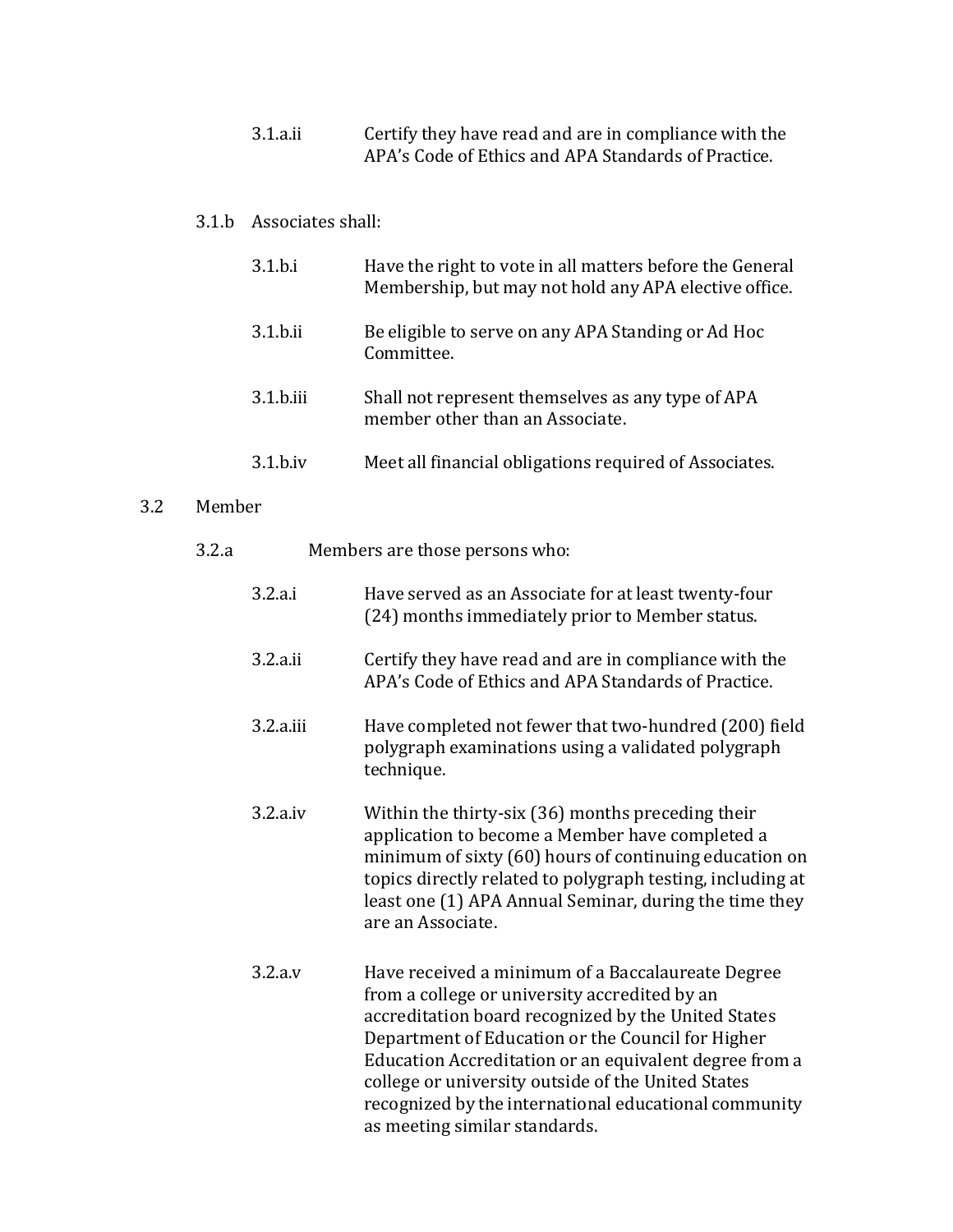- 3.2.b Members shall:
	- 3.2.b.i Have the right to vote in all matters before the General Membership.
	- 3.2.b.ii Be eligible to hold any elective office in the APA.
	- 3.2.b.iii Be eligible to hold any appointed position in the APA and serve as the Chair of any APA Standing or Ad Hoc Committee.
	- 3.2.b.iv Meet all financial obligations required of Members.

#### 3.3 Life Member

- 3.3.a Life Members are any persons who:
	- 3.3.a.i Have been nominated by another APA member for Life Membership status.
	- 3.3.a.ii Whose nomination has been approved by at least a twothirds (2/3) vote of the APA Board of Directors at which a quorum is present.
	- 3.3.a.iii Whose nomination has been confirmed by a majority vote of all APA voting Members present at a meeting of the General Membership.
	- 3.3.a.iv Abide by the APA's Code of Ethics and the APA Standards of Practice.
- 3.3.b Life Members shall:
	- 3.3.b.i Have the right to vote in all matters before the General Membership.
	- 3.3.b.ii Be eligible to hold any elective office in the APA.
	- 3.3.b.iii Be eligible to hold any appointed position in the APA and serve as the Chair of any APA Standing or Ad Hoc Committee.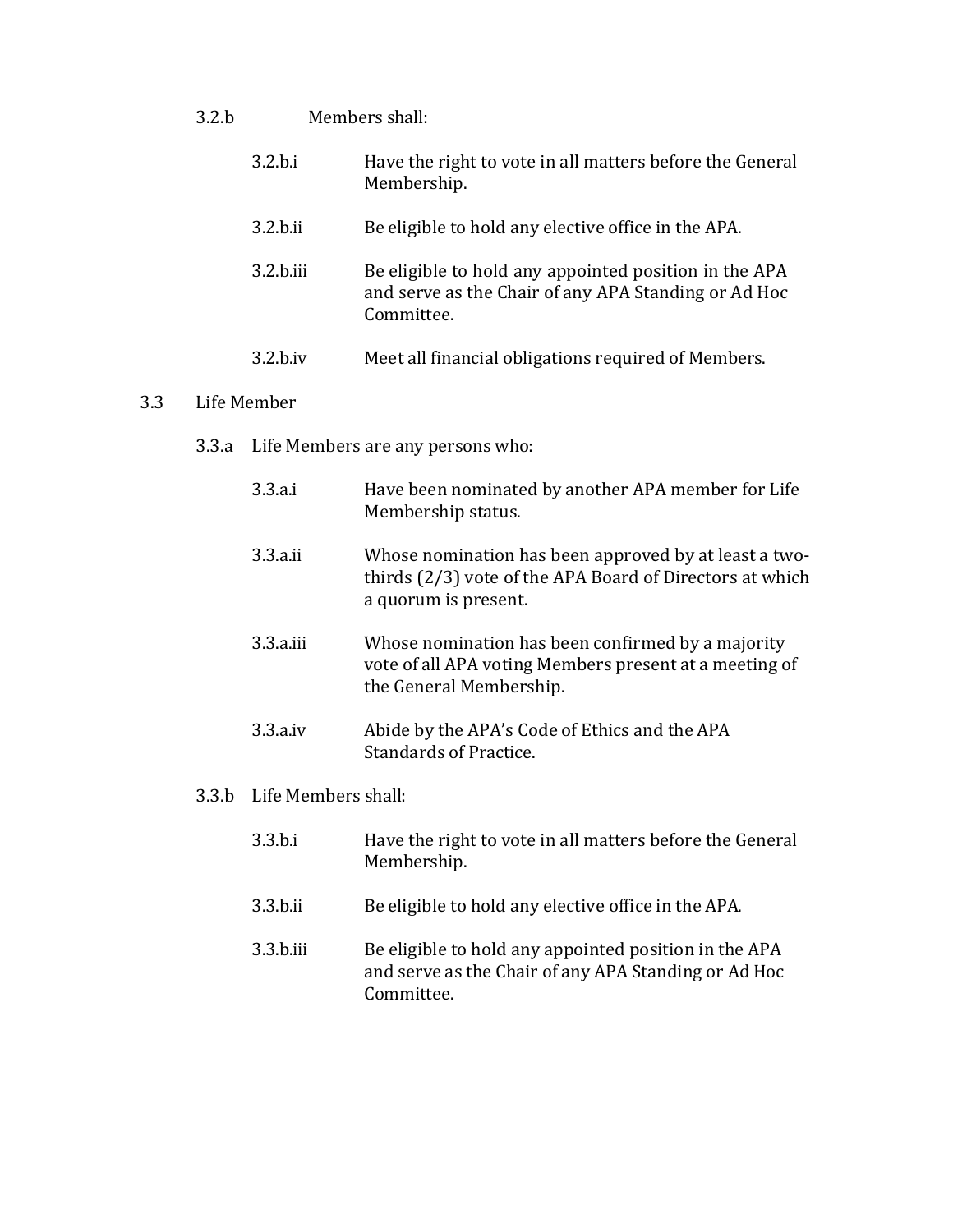- 3.3.b.iv Be exempt from annual membership dues to the APA.
- 3.4 Science and Technology Member
	- 3.4.a Science and Technology Members are those persons who have demonstrated professional or scientific interest in promotion and advancement of the polygraph profession through polygraph research or instrumentation.
	- 3.4.b Science and Technology Members shall:
		- 3.4.b.i Not have the right to vote in matters before the General Membership.
		- 3.4.b.ii Not be eligible to hold any elective office in the APA.
		- 3.4.b.iii Be eligible to serve on any Standing or Ad Hoc Committee.
		- 3.4.b.iv Meet all APA financial obligations required of Science and Technology Members.
		- 3.4.b.v Abide by APA's Code of Ethics and the APA Standards of Practice.

#### 3.5 Honorary Members

#### 3.5.a Honorary Members are those persons who:

3.5.a.i Have made an outstanding contribution to the APA and the polygraph profession. 3.5.a.ii Have been nominated by a voting member for Honorary Membership. 3.5.a.iii Have had their nomination approved by at least a two – thirds (2/3) vote of the Board of Directors at which a quorum is present. 3.5.a.iv Whose nomination has been confirmed by a majority vote of all APA voting Members present at a meeting of the General Membership. 3.5.a.v Abide by the APA's Code of Ethics and the APA Standards of Practice.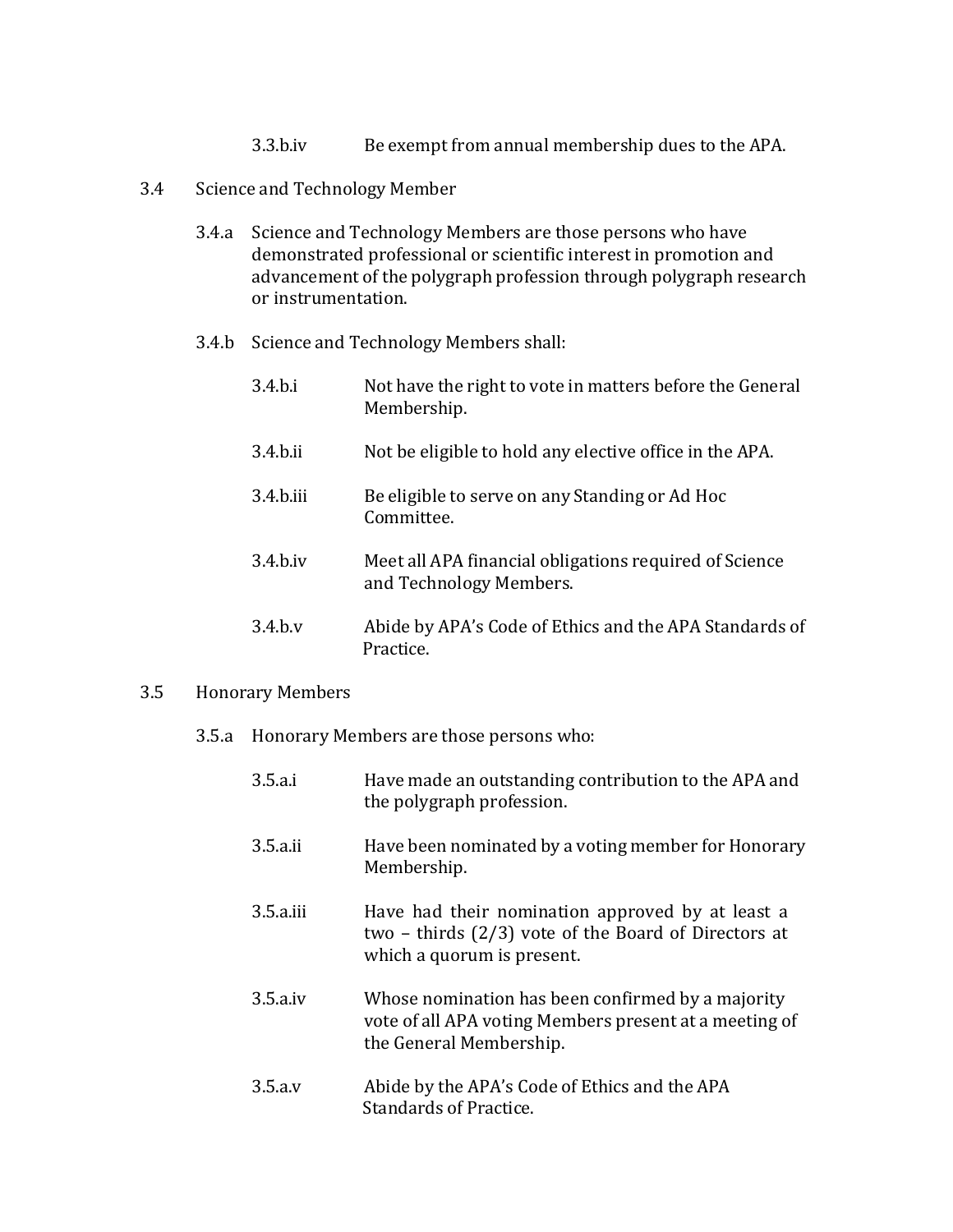3.5.b Honorary Members shall:

| 3.5.b.i   | Not have the right to vote in matters before the General<br>Membership.                          |
|-----------|--------------------------------------------------------------------------------------------------|
| 3.5.b.ii  | Have the right to speak on any issue before the General<br>Membership of the Board of Directors. |
| 3.5.b.iii | Not be eligible to hold any elective office in the APA.                                          |
| 3.5.b.iv  | Be eligible to serve on any Standing or Ad Hoc<br>Committee.                                     |
| 3.5.b.v   | Be exempt from annual membership dues to the APA.                                                |

#### 3.6 Retired Members

3.6.a Retired Members are those persons who:

| 3.6.a.i       | Are at least 65 years of age.                                                                                                                   |
|---------------|-------------------------------------------------------------------------------------------------------------------------------------------------|
| 3.6. a. ii    | Are receiving and expect to receive no more than<br>nominal compensation in connection with polygraph<br>employment.                            |
| $3.6. a$ .iii | Have been members of the APA for at least twenty (20)<br>years.                                                                                 |
| $3.6. a$ .iv  | Have attended a minimum of five (5) APA annual<br>seminars.                                                                                     |
| 3.6.a.v       | Have had their nomination approved by a least two -<br>thirds (2/3) vote of the Board of Directors at which a<br>quorum is present.             |
| 3.6.a.vi      | Have had their nomination confirmed by at least a<br>majority vote of all APA voting members present at a<br>meeting of the General Membership. |

### 3.6.b Retired Members shall:

- 3.6.b.i Have the right to vote in all matters before the General Membership.
- 3.6.b.ii Be eligible to hold any elective office in the APA.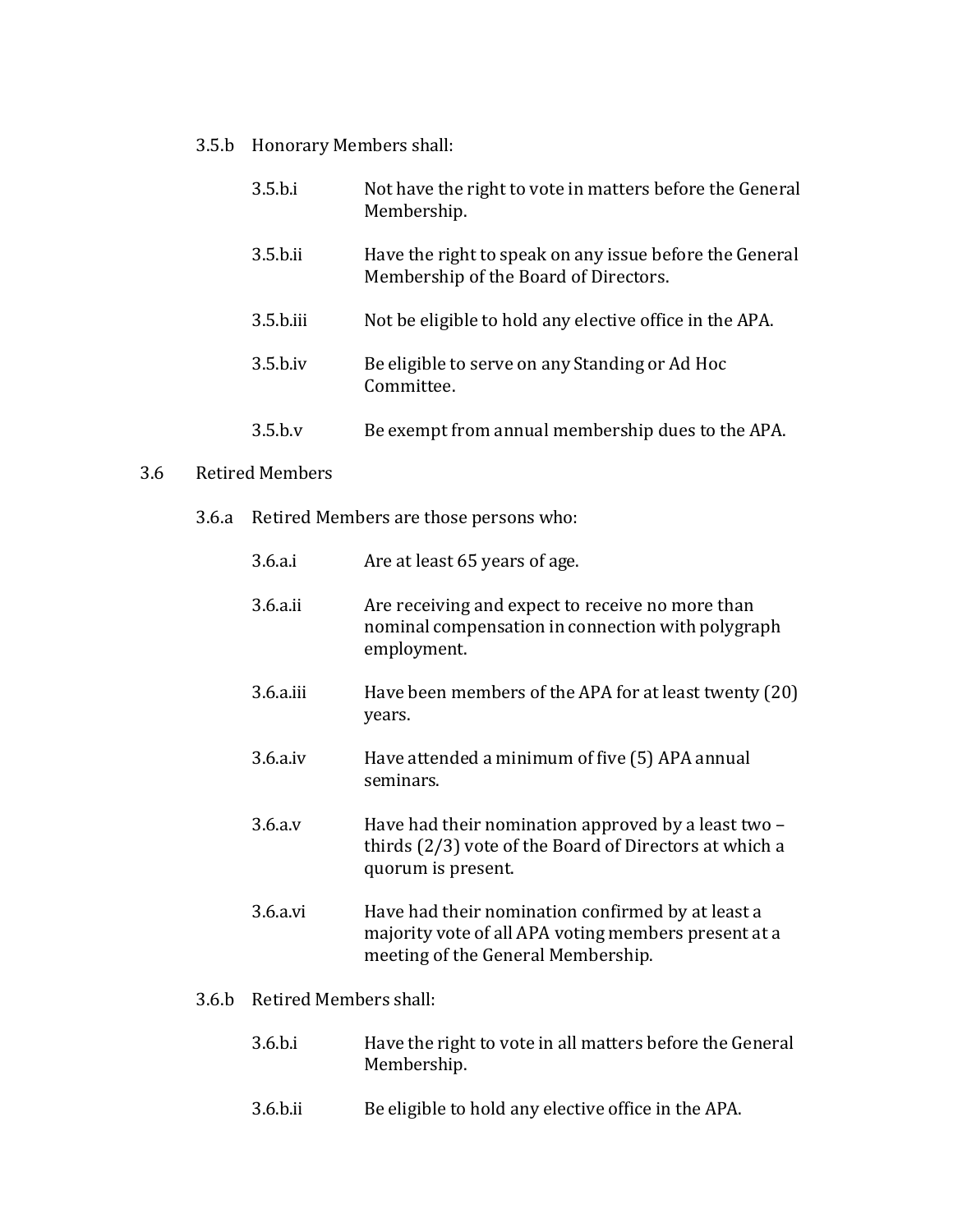| 3.6.b.iii   | Be eligible to hold any appointed position in the APA<br>and may serve as the Chair of any Standing or Ad Hoc<br>Committee. |
|-------------|-----------------------------------------------------------------------------------------------------------------------------|
| $3.6$ .b.iv | Be eligible to serve on any Standing or Ad Hoc<br>Committee.                                                                |
| $3.6$ .b.v  | Abide by the APA's Code of Ethics and the APA<br>Standards of Practice.                                                     |
| 3.6.b.vi    | Be exempt from annual membership dues to the APA.                                                                           |

### 3.7 General Membership Provisions

- 3.7.a Subject to the terms and conditions of this Article III, any member's membership status with the APA shall be terminated upon his, her or its conviction of any felony crime or its equivalent. For the purpose of this Section, conviction shall mean the judgment of any court of competent jurisdiction, local, state or federal and shall include a guilty plea, a plea of "no contest" or nolo contendere.
- 3.7.b Any member who has been formally charged in any court of competent jurisdiction on a charge amounting to a felony crime or its equivalent shall, within ten (10) days of such charge, notify the APA Chairperson of the Ethics and Grievance Committee of such charge. Notification shall be in writing and shall include the nature of the charge, the name and address of the court where the member was charged, the date of the charge and the case or docket number assigned by the court. Any member who fails to comply with the provisions set forth in this section may be immediately suspended by the Ethics and Grievance Committee or Board of Directors in their sole discretion.
- 3.7.c The Board of Directors may suspend or terminate a member's membership status with the APA for:
	- 3.7.c.i. Any act contrary to the provisions of the APA Code of Ethics and the APA Standards of Practice.
	- 3.7.c.ii. Failure of any member to meet his, her or its financial obligations to the APA when due.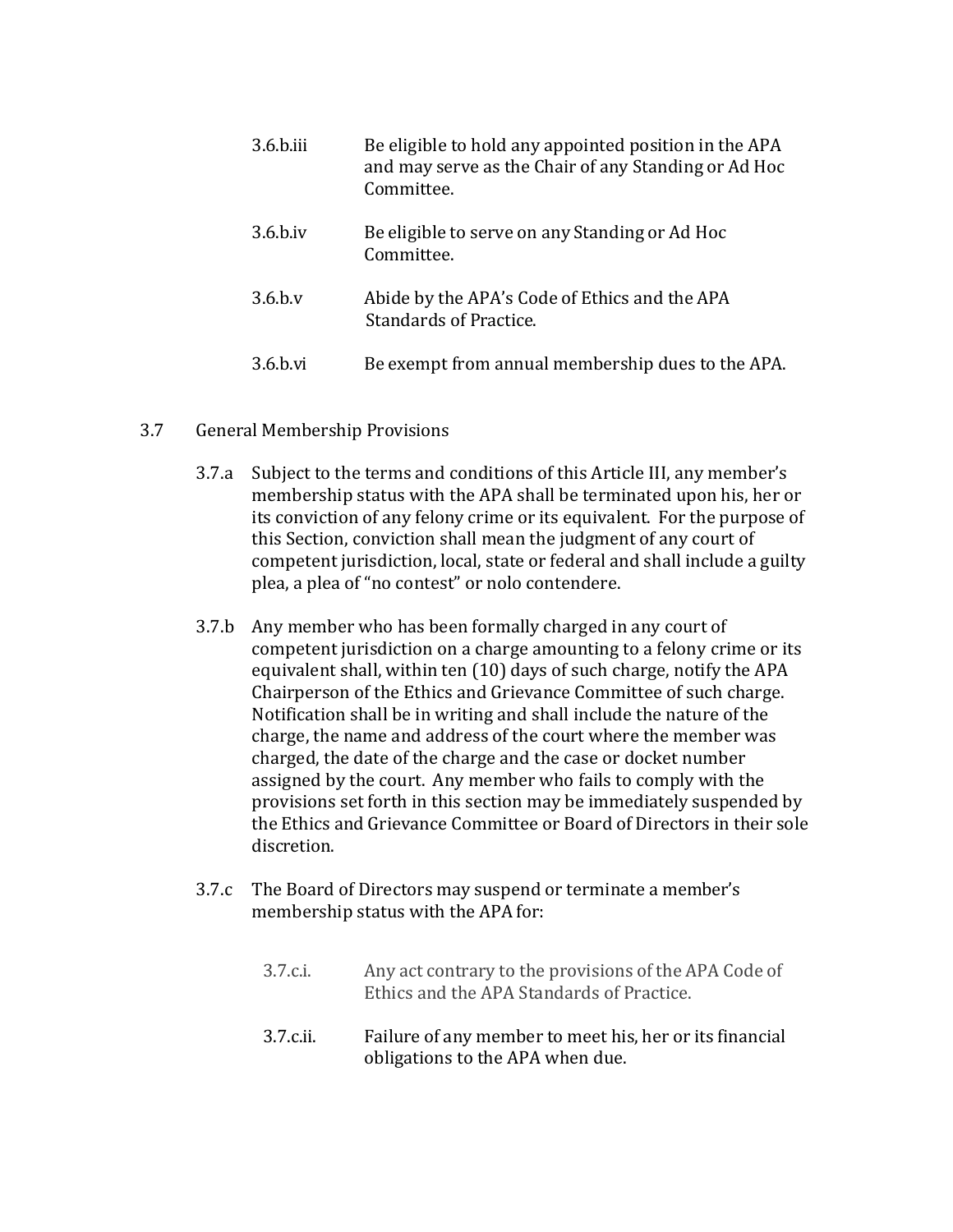- 3.7.c.iii. Conduct which brings discredit to the APA or the polygraph profession.
- 3.7.d The membership status of any member who resigns from the APA shall be reinstated upon approval of the Member Services Committee or the Board of Directors provided that the member:
	- 3.7.d.i Qualifies for the class of membership to which he or she was qualified for at the time of resignation.
	- 3.7.d.ii Meets all APA financial obligations for the year in which reinstatement is sought.
	- 3.7.d.iii Was not the subject of an unresolved investigation by the Ethics and Grievance Committee at the time of his or her resignation. Any such unresolved investigation must be resolved prior to reinstatement.
- 3.7.e Any applicant for APA membership or Associate Member in the process of becoming a Member will not be eligible for such membership status until all current grievance investigations are satisfactorily resolved.
- 3.7.f All members shall comply with the APA Code of Ethics and the APA Standards of Practice.
- 3.7.g Changes or additions to classes, qualifications, and rights and privileges of any and all APA Membership classes must be recommended by at least two – thirds (2/3) of the Board of Directors. These changes or additions must be approved by a majority vote of all voting Members present at any meeting of the General Membership at which a quorum of voting members is present.
- 3.8 General Membership Meetings, Voting, Dues and Special Assessments
	- 3.8.a Each voting member shall be entitled to one (1) vote on each matter submitted to the membership
	- 3.8.b The General Membership shall meet once each calendar year for a General Membership Meeting in conjunction with the Annual Seminar at which time it shall act on all business brought before it. The General Membership may elect to meet at any other time for any other purpose. The Board of Directors shall establish the date, time and place of the Annual Seminar and General Membership Meeting.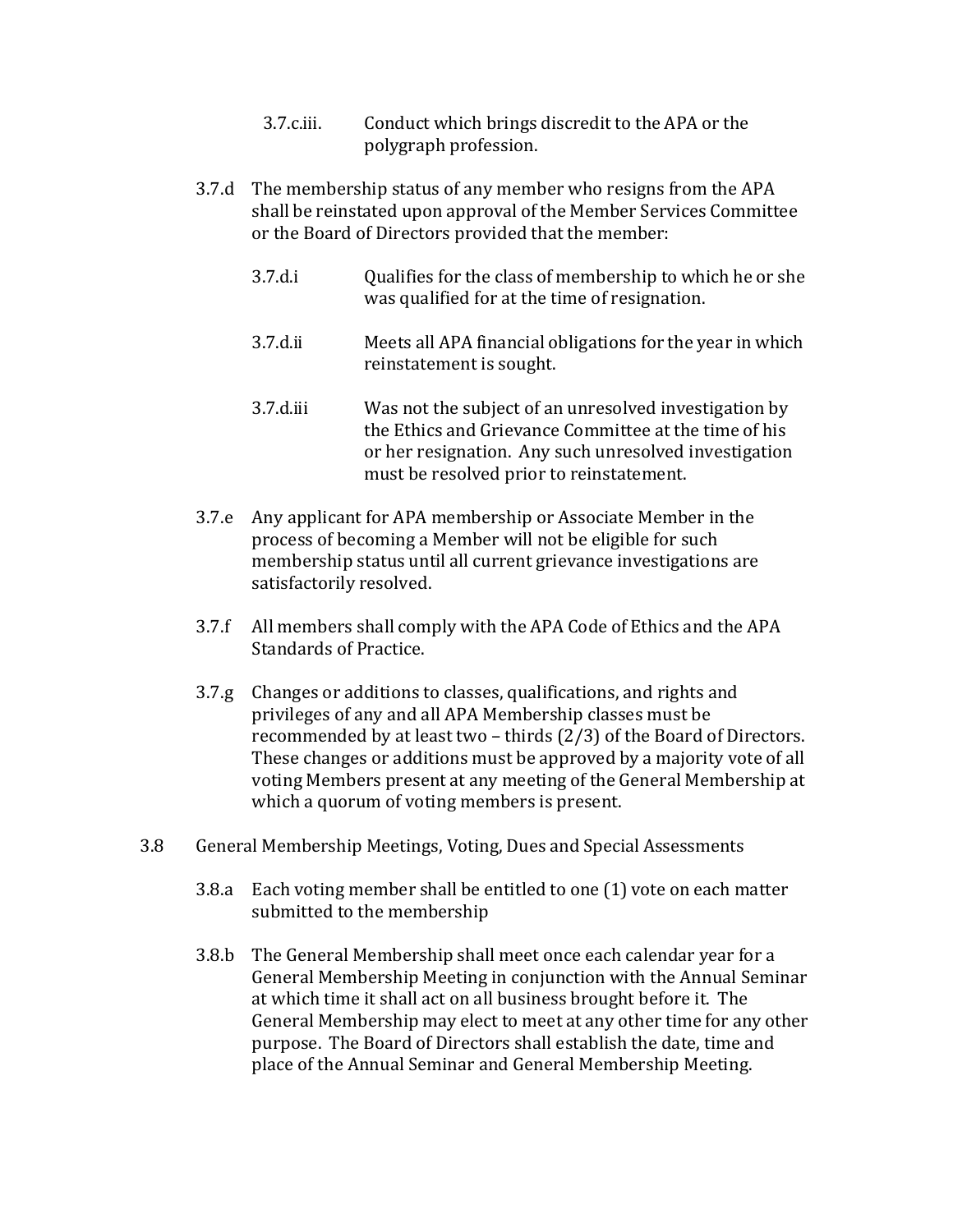- 3.8.c Special General Membership meetings may be called by the Board of Directors or by not less than ten percent (10%) of voting members. The Board of Directors shall designate the place of any Special General Membership meeting.
- 3.8.d Notice stating the place, day, and time of any general Membership Meeting shall be sent by mail, published in the APA journal or magazine or other method of member communication, to members, no less than seven (7) days before the date of such meeting. In case of Special General Membership Meetings, or when required by statute or by these Bylaws, the purpose for which the meeting is called shall be stated in the notice.
- 3.8.e For purposes of any General Membership Meeting a quorum requires no less than five percent (5%) of the voting members to be present. Unless otherwise provided in these Bylaws, a majority of the voting members present shall be sufficient to carry any motion. All votes shall be taken by either a voice vote or a show of hands unless the motion requires a vote by secret written ballot.
- 3.8.f Any member shall be entitled to speak on the floor at any meeting of the General Membership. Only voting members shall have the right to vote upon motions, elections or any other business brought before the General Membership.
- 3.8.g Member and Divisional Affiliate dues shall be established by a majority vote of the Board of Directors. Dues shall be levied against all members on an annual calendar year basis and in equal amounts within each dues paying class of members. Dues shall be levied against all Divisional Affiliates on an annual basis. The Board of Directors may establish policies and penalties for late payments.
- 3.8.h Special assessments may only be established and levied by the Board of Directors, provided that no single special assessment shall exceed the amount of dues levied in the year in which the special assessment is imposed. All members except Life, Retired and Honorary Members may be subject to any special assessment.
- 3.8.i Any member who fails to meet financial obligations to the APA within 90 days of the due date for payment shall be suspended without action of the Board of Directors until the next meeting of the Board of Directors at which time the Board of Directors may, in its sole discretion, remove the suspension, revoke or continue the suspension, or terminate, the membership of such member.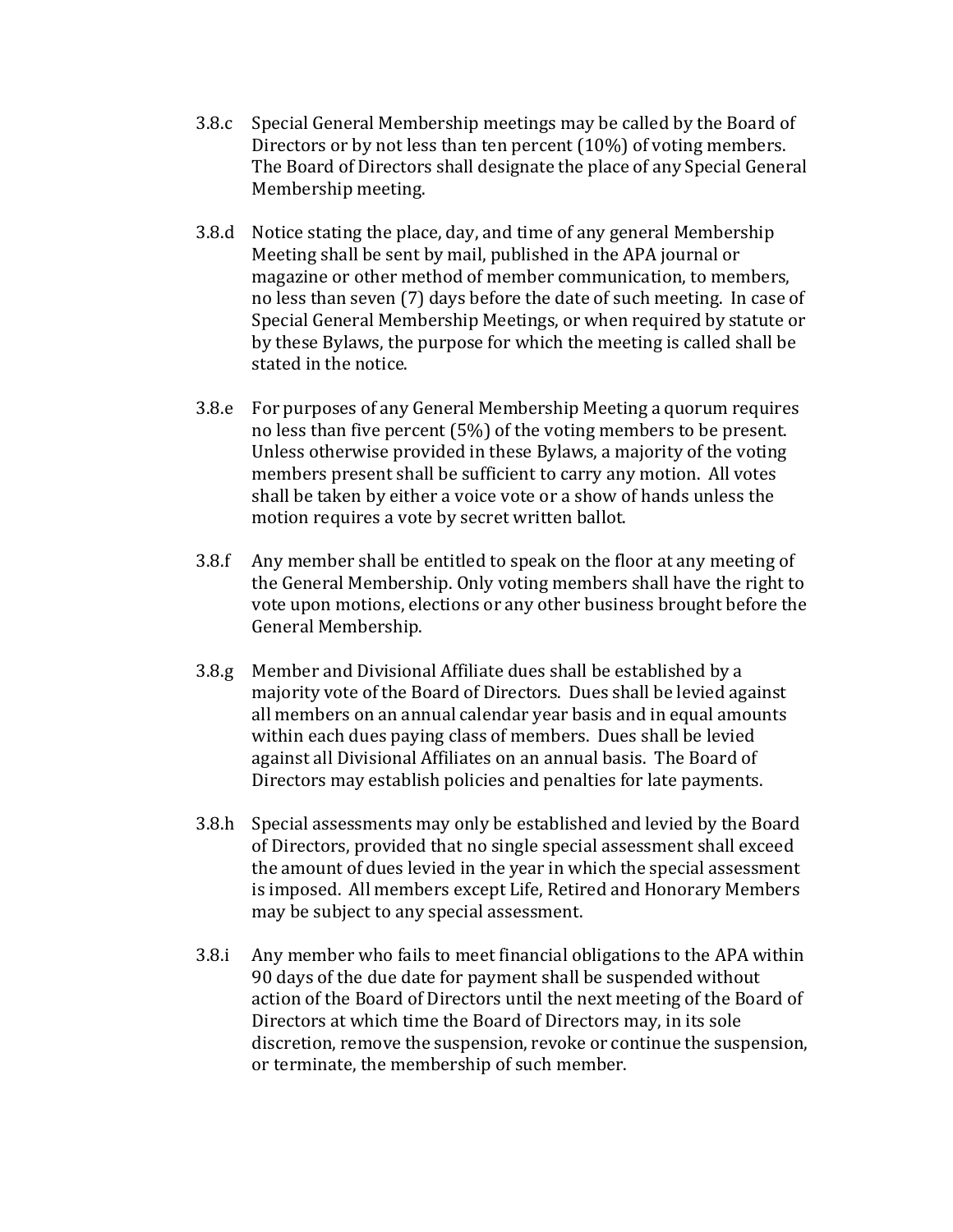3.8.j When it is inexpedient to call a meeting of members, a vote by mail or via electronic telecommunication on any question on which an expression is deemed necessary may be directed to be taken by the President with the approval of at least four (4) Directors. Notice of the result shall be given to all members within thirty (30) days of completion of the vote.

# **Article IV. Divisional Affiliates**

To fulfill its mission objectives to promote the continued growth of ethical and evidence-based best practices in the detection of deception through the use of polygraph, the APA desires to formally recognize other professional organizations that support the APA's mission. This recognition is achieved by awarding those polygraph organizations that 1) desire such recognition, and 2) meet the requirements herein with the status of Divisional Affiliate. This status reflects a commitment by Divisional Affiliates to uphold the APA Code of Ethics and Standards of Practice. Status as a Divisional Affiliate does not imply membership in the APA; however, it does attest those organizations holding such status have voluntarily agreed to hold their members to the highest ethical and professional standards of polygraph practice.

- 4.1 Divisional Affiliates are those organizations that:
	- 4.1.a. Are nonprofit polygraph associations that desire a professional relationship with the APA and whose members agree to abide by the APA Code of Ethics and the APA Standards of Practice. Divisional Affiliates are not members of the APA because of their Divisional Affiliates status. No person may claim APA membership based on his or her relationship with any Divisional Affiliate.
	- 4.1.b. Are accepted as such by at least a majority vote of the APA's Board of Directors according to 4.2.b.
- 4.2 An applicant for Divisional Affiliate shall:
	- 4.2.a Have a minimum of ten (10) members, at least 25% of whom must be current voting members of the APA.
		- 4.2.a.i The Board of Directors may grant a one-time, two-year waiver of 4.2.a upon satisfactory demonstration by the requesting divisional affiliate applicant that it is working to meet the requirement of 4.2.a.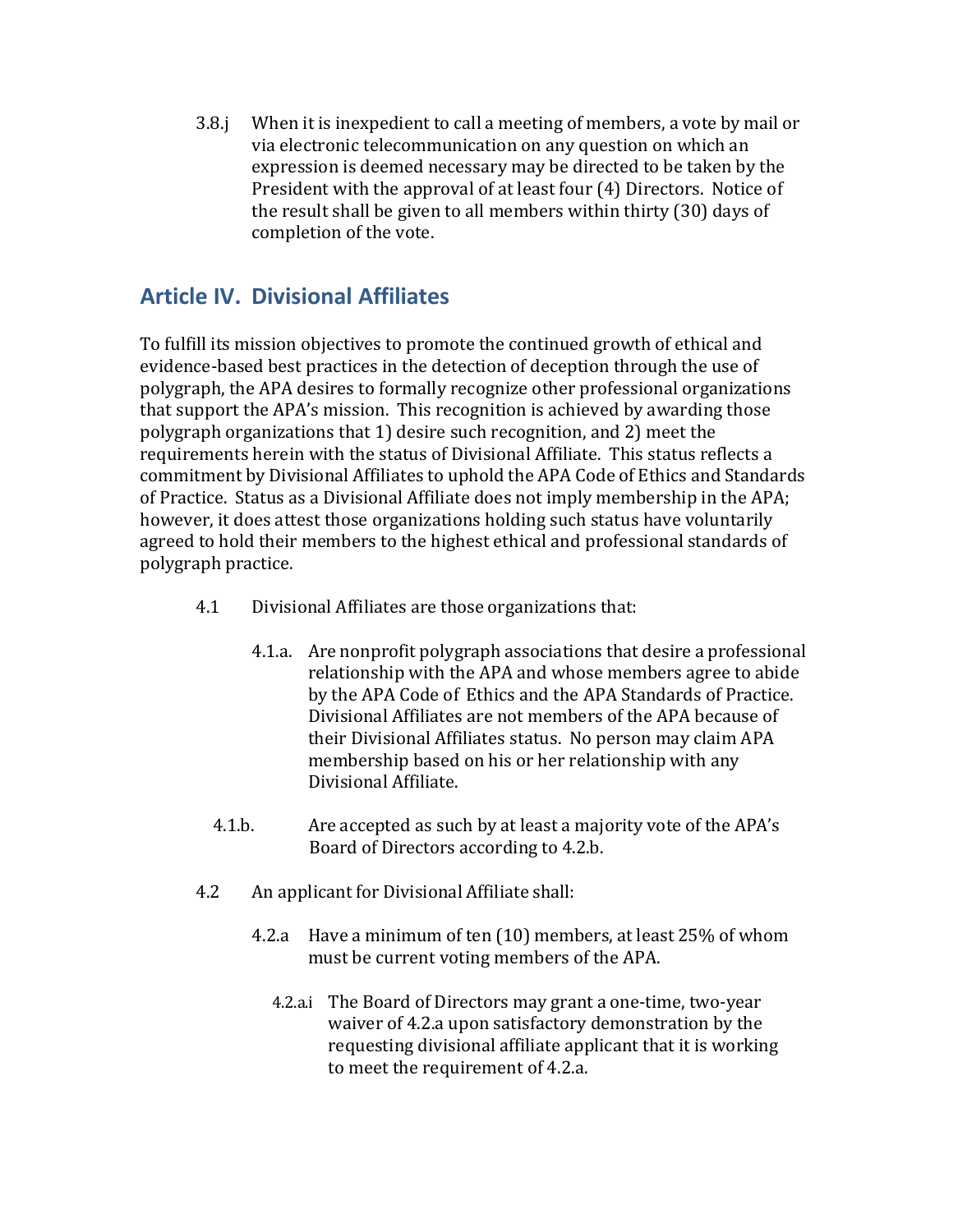- 4.2.b. Submit a copy of its organizational documents. The organizational documents must clearly indicate the organization requires its members to abide by the APA Code of Ethics and Standards of Practice. Additionally, it must provide a list of all its members and the email address and polygraph school from which each member graduated.
- 4.2.c. Be granted Divisional Affiliate status upon a majority vote of the APA Board of Directors at which a quorum is present.
- 4.3 Divisional affiliates shall:
	- 4.3.a. Pay annual dues as determined by the APA Board of Directors.
	- 4.3.b. Provide to the APA bi-annually, a date determined by the APA Board of Directors, updated information requested in 4.2.b.
	- 4.3.c. Cooperate with the APA in addressing any complaint alleging an APA member is not abiding by the APA Code of Ethics or the APA Standards of Practice.
	- 4.3.d. Not misrepresent his or her status as an APA member.
		- 4.3.d.i. Any person who is a member of an organization holding Divisional Affiliate status who is not a member of the APA may not use the APA logo in any advertisement or promotional materials or otherwise claim to imply membership in the APA. Divisional Affiliates will cooperate with the APA in enforcing the provisions of this section.
	- 4.3.e. Be autonomous in all matters.
	- 4.3.f. Maintain financial accounts and records separate and apart from the APA.
	- 4.3.g Not have authority to or otherwise bind the APA to any financial commitment or responsibility.
	- 4.3.h. Hold annual meetings of its membership.
- 4.4 Revocation of Divisional Affiliate Status:
	- 4.4.a. Divisional Affiliate status is automatically revoked if the Divisional Affiliate fails to pay annual dues of provide the required documentation as set out in this Article.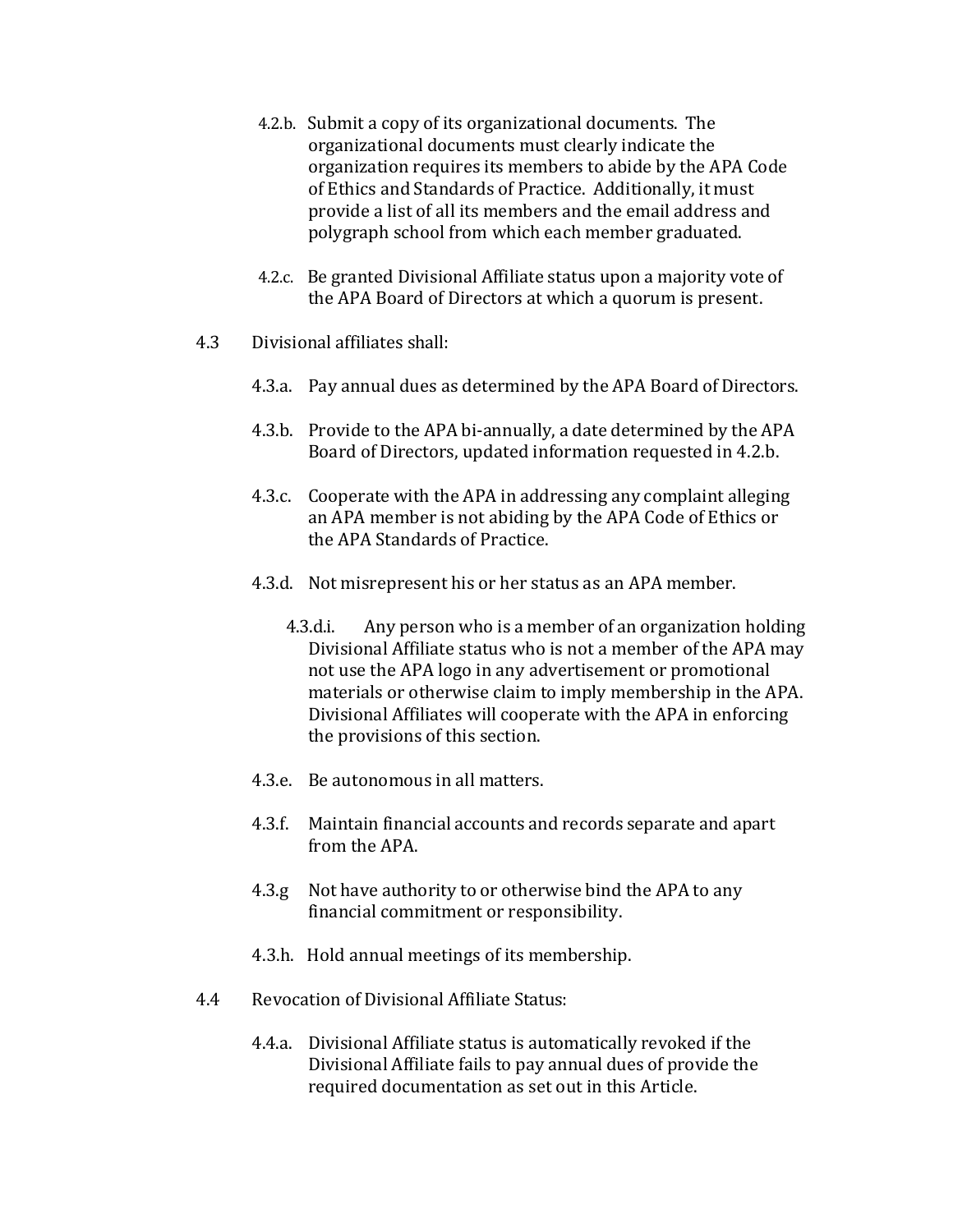4.4.b. Divisional Affiliate status may be revoked by a majority vote of the Board of Directors if the Divisional Affiliate fails to comply with any provisions of the Article or should the Board of Directors determine that such affiliation is not in the best interest of the APA.

## **Article V. Board of Directors**

- 5.1 Responsibility. The Board of Directors is responsible for the administration of the affairs of the APA and is authorized to take any action necessary to protect the best interests of the APA.
- 5.2 Composition. The Board of Directors shall be comprised of eleven (11) voting members and shall consist of:
	- a. The President
	- b. The President-Elect
	- c. The Immediate Past President
	- d. Eight (8) Directors
- 5.3 Ex-officio Members. There shall be ex-officio members of the Board of Directors. Ex-officio members must be nominated by the President and confirmed by majority vote of the Board of Directors at which a quorum is present. Ex-officio members of the Board of Directors may attend all meetings of the Board of Directors but shall have no vote in matters before the Board of Directors. Ex-officio members of the Board of Directors shall include, but are not limited to:
	- a. Treasurer
	- b. General Counsel
	- c. Editor in Chief
	- d. National Office Manager/Secretary
	- e. Seminar Program Chair
	- f. Education & Training Coordinator
- 5.4 Term. Each Director shall serve a term of two (2) years or until the next meeting of the General Membership thereafter and may be reelected to consecutive terms. Four (4) of the Directors shall be elected to office in years ending in even numbers and four (4) of the Directors shall be elected to office in years ending in odd numbers.
- 5.5 Vacancy. In the event of death, resignation or the inability to act of any Director, the Board of Directors shall immediately appoint any voting member to serve the unexpired term of the deceased, resigned or disabled Director. A vacancy in the office of the President shall be filled by the immediate succession to that office of the President-Elect for the balance of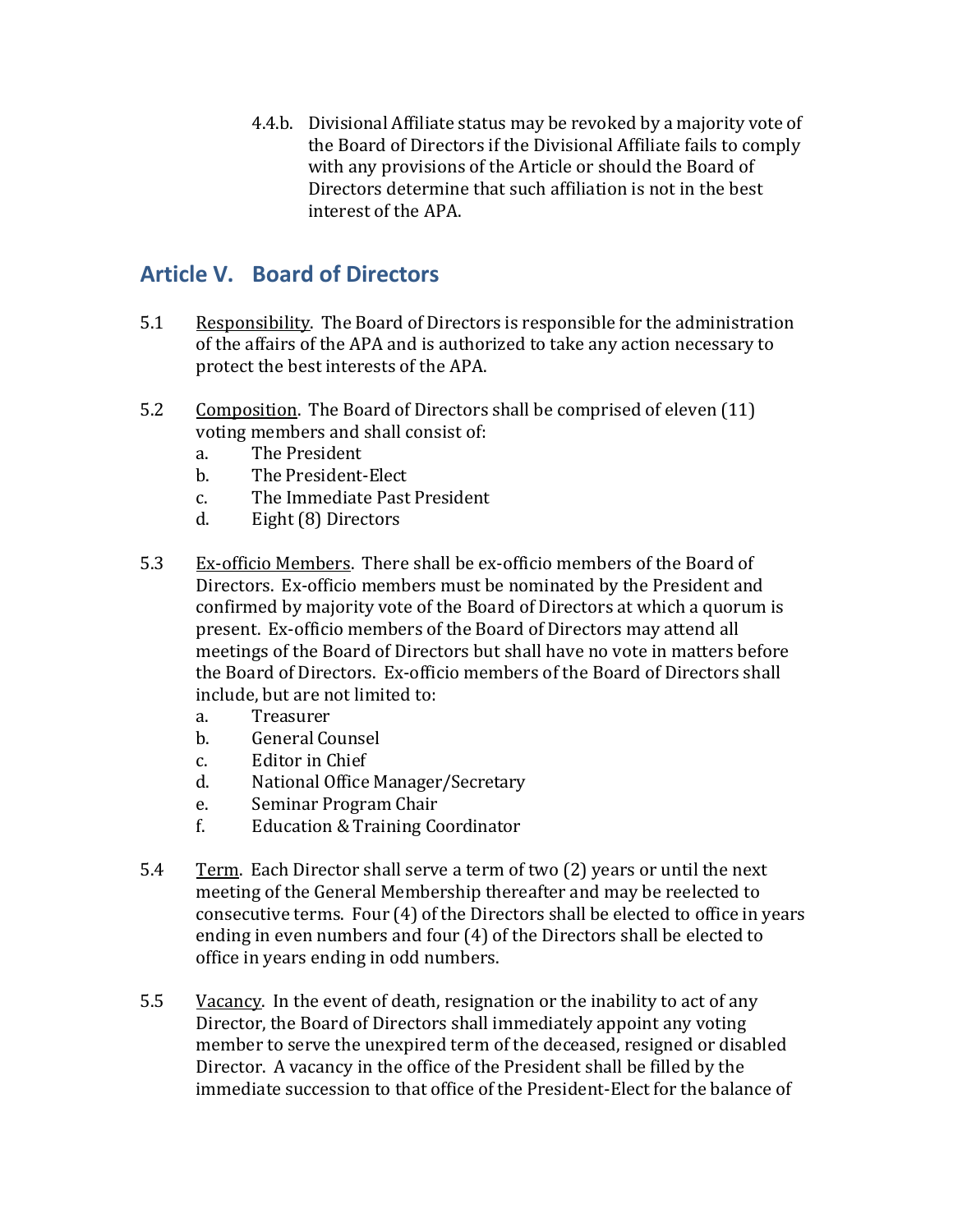the term remaining, and one (1) year thereafter, or until a successor is duly qualified. Any vacancy in the office of the Immediate Past President will result in the duties of that office being assumed by the President, who will retain rights as a voting member of the Board while serving as Chairperson of the Board for the unexpired term, or until a successor as President is duly qualified. A vacancy in the office of the President-Elect will be filled by vote of the Board of Directors from among its members, or any duly qualified member in good standing. Nomination of one (1) or more candidates may be made by any voting member of the Board of Directors, and unless there is only one (1) candidate, where voice vote shall suffice, voting shall be by secret ballot with a majority vote of those voting necessary to elect. In the event no single candidate receives a majority vote on the first or subsequent ballots, the two (2) candidates, plus ties, receiving the most votes shall be voted on the next ballot. The person elected shall serve the balance of the term remaining and automatically shall become the President at the next annual General Membership Meeting.

5.6 Resignation or Removal. Any Board Member may resign and such resignation shall take effect (a) at the time specified in the notice of resignation or (b) if unspecified, at the time set by the Board of Directors in accepting a resignation. Any elected Officer or Director may be removed by at least a two-thirds (2/3) vote of the entire Board of Directors or two-thirds (2/3) vote of the voting members at any General Membership Meeting or a duly convened Special Meeting at which a quorum is present. Any nonelected officer or Ex-Officio Board Member may, during their term of appointment, be removed from their office by a majority vote of the Board of **Directors** 

#### 5.7 Meetings and Voting.

- 5.7.a The Board of Directors shall convene annually within seven (7) days prior to the Annual Meeting of the General Membership and, at such other times and places as may be necessary.
- 5.7.b Special meetings of the Board of Directors may be called by, or at the written request of, the Immediate Past President or through petition of at least a majority of the members of the Board of Directors. The Board of Directors may fix any place as the place for holding any special meeting of the Board of Directors. No vote shall be taken by the Board of Directors in the absence of a quorum.
- 5.7.c Notice of any special meeting of the Board of Directors shall be received by each Board Member by mail, overnight courier, facsimile, or other mode of written or transmittal, not less than three (3) days before the time set for such a meeting, and must include the time,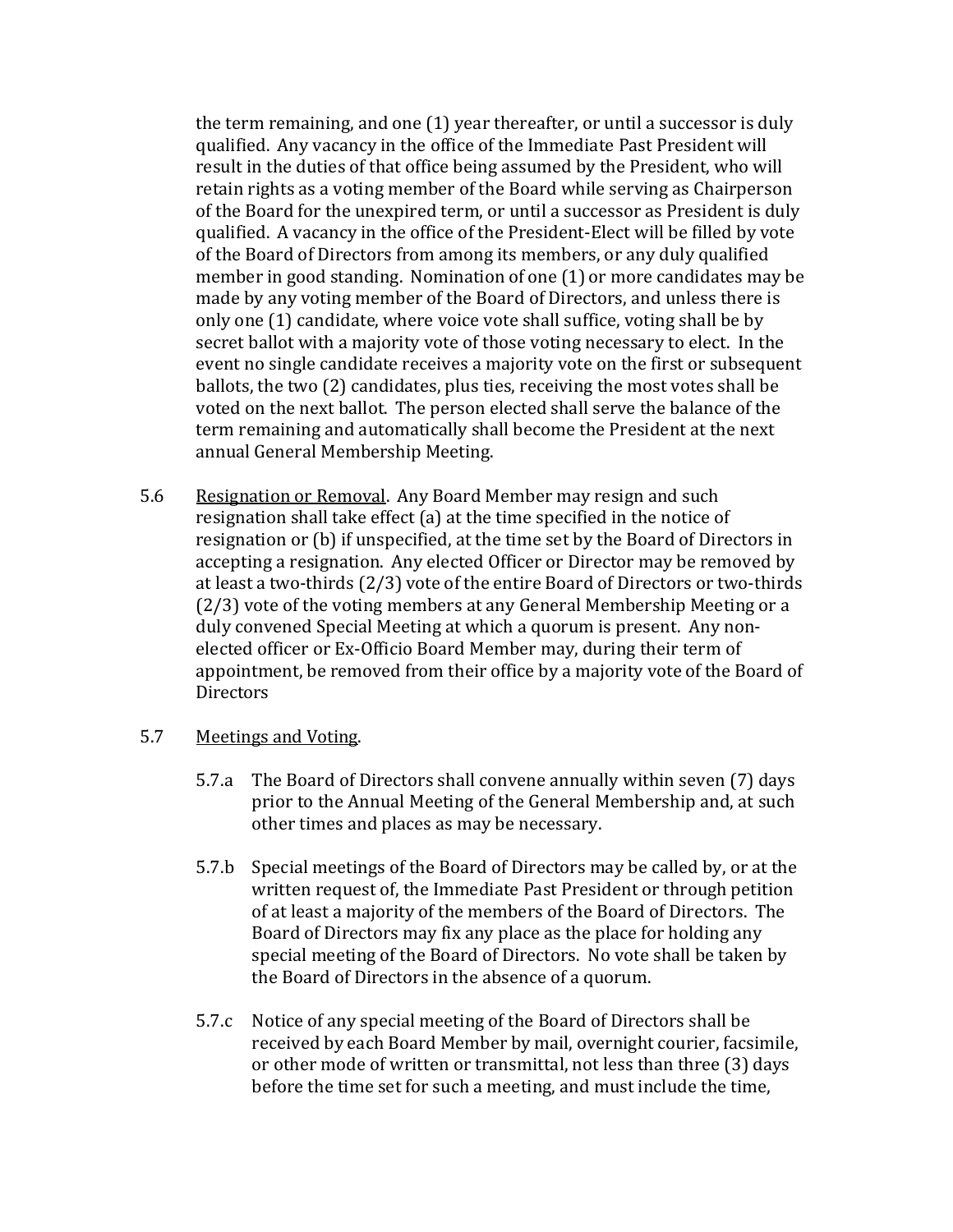date, place and purpose of such meeting. Any Director may waive notice of any meeting before, at or after such meeting.

- 5.7.d Unless otherwise prohibited by law, any action to be taken at a Board of Directors meeting may be taken through the use of electronic media, including conference telephone or other communications equipment by means of which all persons participating in the meeting can communicate with each other simultaneously. Participation in such a meeting shall constitute presence in person.
- 5.7.e Unless otherwise prohibited by law, any action to be taken or notice delivered under these Bylaws may be taken or transmitted by electronic mail or other electronic means; and, any action or approval required to be written or in writing may be transmitted or received by such means.
- 5.7.f A majority of the Board of Directors in office shall constitute a quorum for the transaction of business at any meeting of the Board of Directors, provided, that if less than a majority of the Directors are present at said meeting, a majority of the Directors present may adjourn the meeting from time to time without further notice.
- 5.7.g The act of at least a majority of the Directors present at a meeting at which a quorum is present shall be the act of the Board of Directors, except as otherwise provided by law or by these Bylaws. Each Director shall be entitled to one (1) vote on all matters submitted to a vote of the Board of Directors.
- 5.7.h Meetings and official communications of the Board of Directors shall be conducted in English.
- 5.8 Indemnification. The APA shall provide a defense to and indemnify any and all of its Board and Committee Members, or former Board and Committee Members against expenses actually and necessarily incurred by them in connection with the defense of any action, suit, or proceeding in which they or any of them are made parties, or a party, by reason of having been Board and Committee Members of the APA, except in relation to matters as to which any such Board and Committee Member has been adjudged to be liable for willful neglect or misconduct in the performance of duties. Such indemnification shall not be deemed exclusive to any other rights to which those indemnified may be otherwise entitled.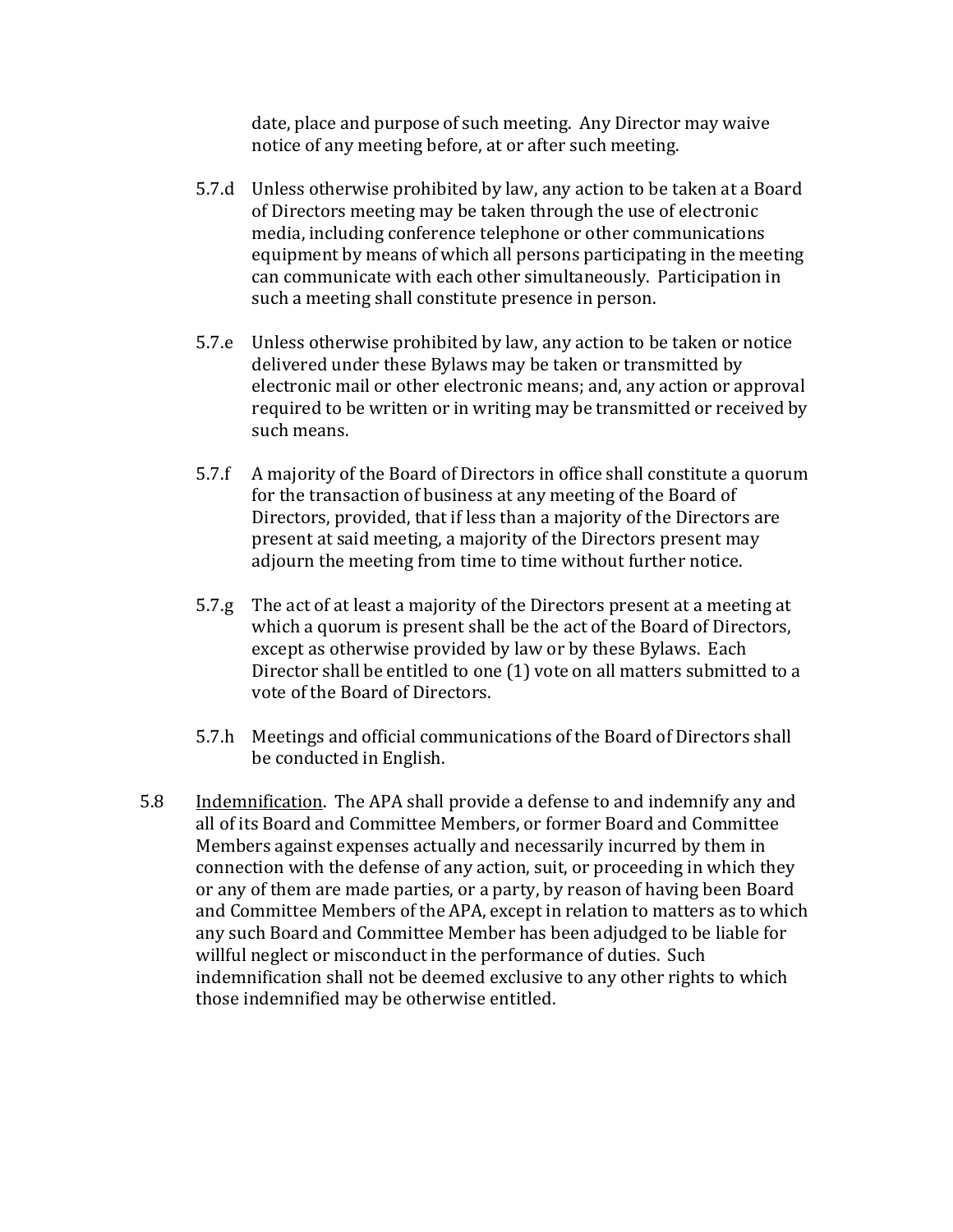# **Article VI. Nominations of President-Elect and Directors**

6.1 Nominations of President-Elect. Any member qualified under Article III to hold APA elected office may have his or her name appear on the ballot if the member:

6.1.a Attended at least three past APA annual seminars with one of them occurring within the last five years, or has served in an elected director's position for at least 1 term, and;

6.1.b Has been nominated by at least (1) voting Member. A voting member may self-nominate. The nomination shall be made in writing and submitted to or received by the APA's National Office at least ninety (90) days prior to the commencement of the APA annual seminar. Any form of written communications (e.g., electronic, facsimile, etc.) is acceptable, provided the communication can be authenticated, if necessary.

- 6.2 With the exception of self-nominees, the Immediate Past President shall notify each President-Elect nominee in writing of his or her nomination no later than eighty five (85) days prior to the commencement of the APA annual seminar. Within two (2) business days of notification, nominees must notify the Immediate Past President in writing of his or her acceptance or rejection of the nomination. If the nominee does not timely and properly notify the Immediate Past President, the nominee will be deemed to have rejected the nomination.
- 6.3 Nominations of Directors Other Than President-Elect. Any member qualified to be a Director may have his or her name appear on the ballot to be a Director if nominated by at least (1) voting member. A voting member may self-nominate. The nomination shall be made in writing and submitted to APA's National Office at least ninety (90) days prior to the commencement of the APA annual seminar. Any form of written communication (e.g., electronic, facsimile, etc.) is acceptable, provided the communication can be authenticated, if necessary.
	- 6.3.a With the exception of self-nominees, the Immediate Past President or designee shall notify each Director nominee in writing of his or her nomination no later than eighty-five (85) days prior to the commencement of the APA annual seminar. Within two (2) business days of the notification, nominees must notify the Immediate Past President in writing of his or her acceptance or rejection of the nomination. If the nominee does not provide a timely and proper notification to the Immediate Past President, the nominee will be deemed to have rejected the nomination.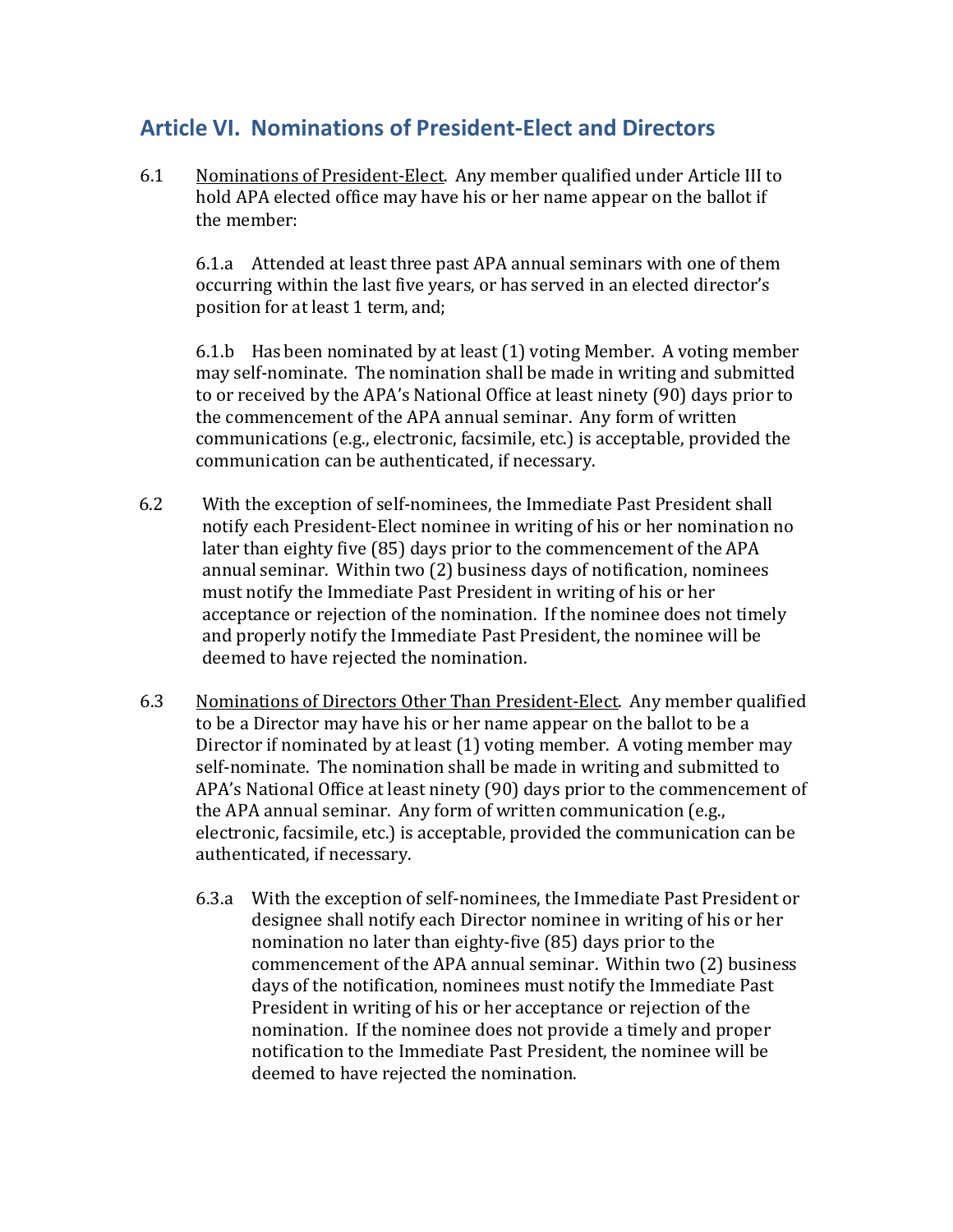- 6.4 A nominee shall only compete for a single President-Elect or Director position in any one (1) election year. If nominated for more than one (1) position, the nominee must submit in writing to the Immediate Past President at the APA National Office which position the nominee wants to be considered. Such notice must be provided within two (2) business days of such nominee's receipt of notification about his or her nominations. If the nominee does not provide a timely and proper notification to the Immediate Past President about which position he or she wants to be considered, the nominee shall not be placed on the ballot for any elected office in that election year.
- 6.5 The Immediate Past President, or his or her designee, shall notify all President-Elect and Director candidates in writing about the results of the election.

## **Article VII. Election Procedures for President-Elect and Directors**

- 7.1 With the exception of run-off and elections described in Sections 7.5, 7.6 and 7.8, elections shall be conducted by electronic ballot and completed by no later than sixty (60) days prior to the commencement of the APA Annual Seminar.
- 7.2 The electronic ballot shall list the candidates for the President-Elect and each Director position in alphabetical order by last name.
- 7.3 Each voting Member shall be entitled to cast one (1) electronic ballot for any vacant President-Elect or Director position.
- 7.4 The election period shall remain open for seven (7) calendar days for all elections held electronically.
- 7.5 If no candidate wins more than fifty percent (50%) of the vote for the President-Elect or Director position, a runoff election shall be completed no later than thirty (30) days prior to the commencement of the APA annual seminar.

7.5.a The runoff election shall include only the two (2) candidates receiving the most votes unless there is a tie among more than two (2) candidates for the two (2) ballot positions, in which case:

7.5.a.i In a tie for the most votes, only those candidates with the most votes shall appear on the ballot regardless of their number, and;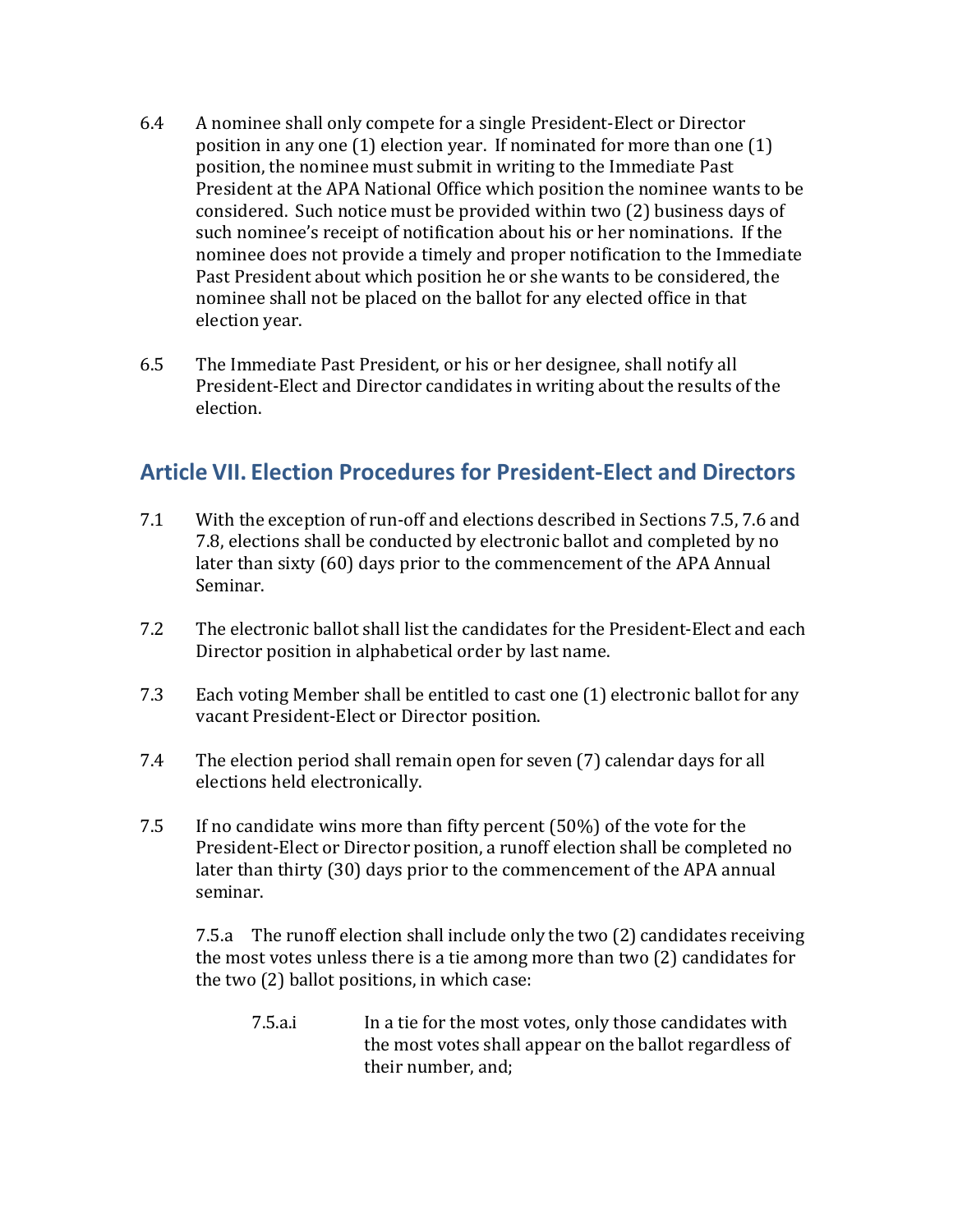- 7.5.a.ii In a tie for the second-most votes, the runoff ballot shall include the candidate with the most votes and all those candidates tied for second-most votes.
- 7.6 If no candidate in the runoff election wins at least fifty percent (50%) of the vote for the President-Elect or Director position, a final vote will be taken for all of the candidates on the runoff ballot during the APA General Membership Meeting at the annual seminar.
- 7.7 Any candidate wishing to contest the election results must submit a formal, written petition to the Board of Directors no later than seven (7) days before the next General Membership Meeting setting forth all pertinent information. If the matter is not resolved by the Board of Directors to the satisfaction of all parties directly concerned it shall be presented to the General Membership during the General Membership Meeting for final disposition.
- 7.8 If, after the timely and proper request of any candidate for the President-Elect or Director position, the Board of Directors deems an election to be null and void, the Board of Directors may authorize an election from the floor at the General Membership Meeting.
- 7.9 The Board of Directors will officially certify the election results at the next General Membership Meeting.
- 7.10 The President-Elect and Directors shall take office immediately upon taking the oath of office at the Annual Seminar and General Membership Meeting.
- 7.11 Amendments to the Election Procedures may be made only as follows:
	- 7.11.a By at least a two-thirds (2/3) vote of all voting members at a meeting of the APA General Membership.
	- 7.11.b Notwithstanding anything set forth in Section 7.11.a above, the Member Services Committee, with the approval of the Board of Directors, may make purely administrative or clerical changes to the Election Procedures in order to effectively and efficiently carry out the intent and purposes of the Election Procedures. In such event, the decision of the Board of Directors shall be final.
	- 7.11.c Election Procedure amendments approved by the Board of Directors shall be submitted by the Secretary to the Membership in accordance with the procedures set forth in these Bylaws, as applicable.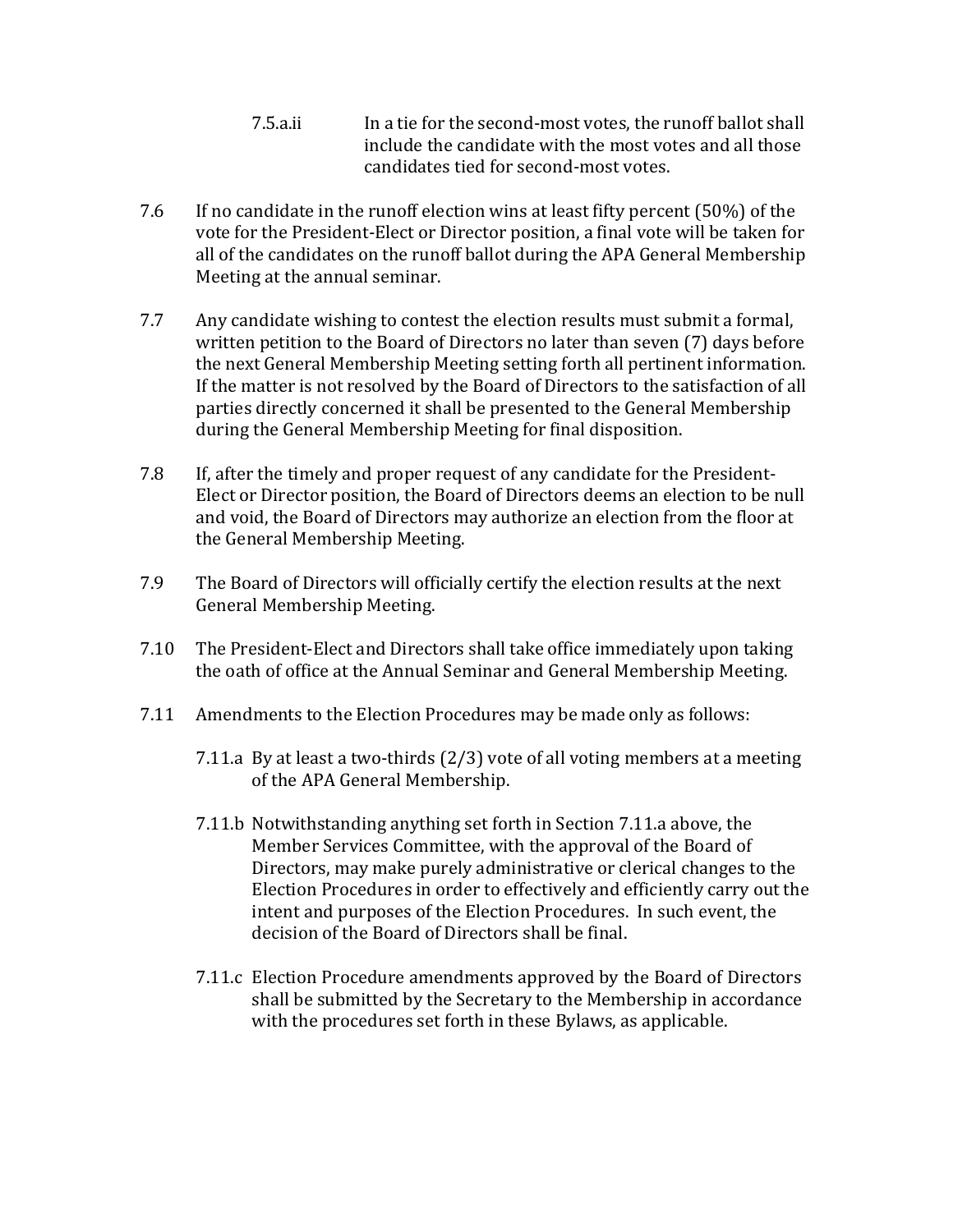# **Article VIII. Officers and Ex Officio Members**

- 8.1 President. The President shall serve as President for one (1) year and subsequently and automatically for (1) year as Immediate Past President. The President may not serve as President for consecutive terms. The President shall:
	- 8.1.a Preside over all meetings of the APA General Membership.
	- 8.1.b In the absence of the Immediate Past President, preside over all meetings of the Board of Directors.
	- 8.1.c Have general supervision over the affairs and administration of the APA and of the duties of those appointed to office.
	- 8.1.d Perform such duties as the Board of Directors may assign.
	- 8.1.e Represent the APA at all official APA functions.
	- 8.1.f Appoint the Chairpersons of all Standing or Ad Hoc Committees.
- 8.2 President-Elect. The President-Elect shall serve as President-Elect for one (1) year and shall automatically become President after his/her term as President-Elect terminates. The President-Elect shall:
	- 8.2.a Assist the President in the performance of his or her duties.
	- 8.2.b Discharge the duties of the President in the event of the President's absence, disability, or refusal to act.
	- 8.2.c If the office of the President becomes vacant for any reason, the President-Elect shall succeed to the Presidency until the expiration of the President's remaining term and for the term of one (1) year thereafter, or until a successor is duly qualified.
- 8.3 Immediate Past President. The Immediate Past President shall:
	- 8.3.a Serve as Immediate Past President for one (1) year and automatically shall become Immediate Past President after his or her term as President terminates.
	- 8.3.b Be the presiding Chairperson at Board of Directors' meetings but shall not be a voting member thereof except in cases of a tie.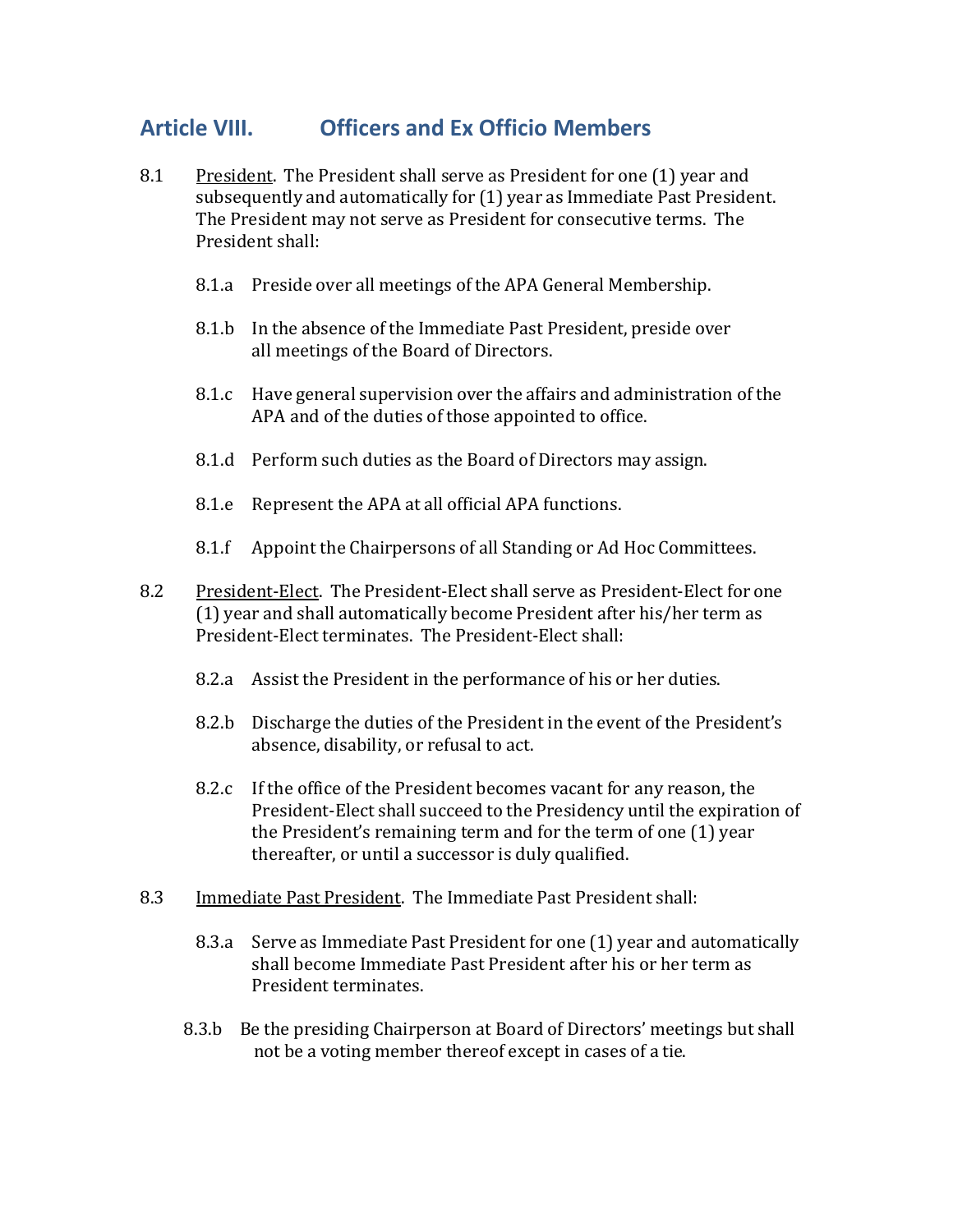- 8.3.c Shall call a meeting of the Board of Directors upon request of the President, or as may be required by majority vote of the Board of Directors.
- 8.3.d Shall undertake such other duties as may be assigned by the President or the Board of Directors.
- 8.4 Treasurer. The Treasurer shall:
	- 8.4.a Be the primary custodian of all funds and securities, of whatever nature, which are the property of the APA and shall provide copies thereof to the National Office Manager.
	- 8.4.b Maintain complete and accurate records of all financial transactions related to the APA.
	- 8.4.c Be authorized to act in all financial matters wherein an authorized signature is required on behalf of the APA. The President may act as the Treasurer in the absence or disability of the Treasurer.
	- 8.4.d Select an independent Certified Public Accountant, approved by the Board of Directors, to perform a certified annual audit of APA's records and financial transactions and report the results to the General Membership at the Annual Business Meeting.
	- 8.4.e Prepare a Statement of Assets and Liabilities as well as a Statement of Income and Expenses of the APA on a quarterly basis and deliver both statements to the Board of Directors.
	- 8.4.f Collect all dues authorized by the General Membership and all assessments levied by the Board of Directors.
	- 8.4.g Provide a bond in an amount deemed appropriate by the Board of Directors. The bond shall be payable to the APA. The premium shall be paid by the APA.
	- 8.4.h Assisted by the National Office Manager, be responsible for preparing or supervising such tax and other official documents as may be required by law and proposing or supplying such other budget or financial reports as the Board of Directors may direct.
	- 8.4.i Compile and present a budget to the incoming Board of Directors subsequent to the General Membership Annual Meeting.
	- 8.4.j Perform other duties as assigned by the Board of Directors.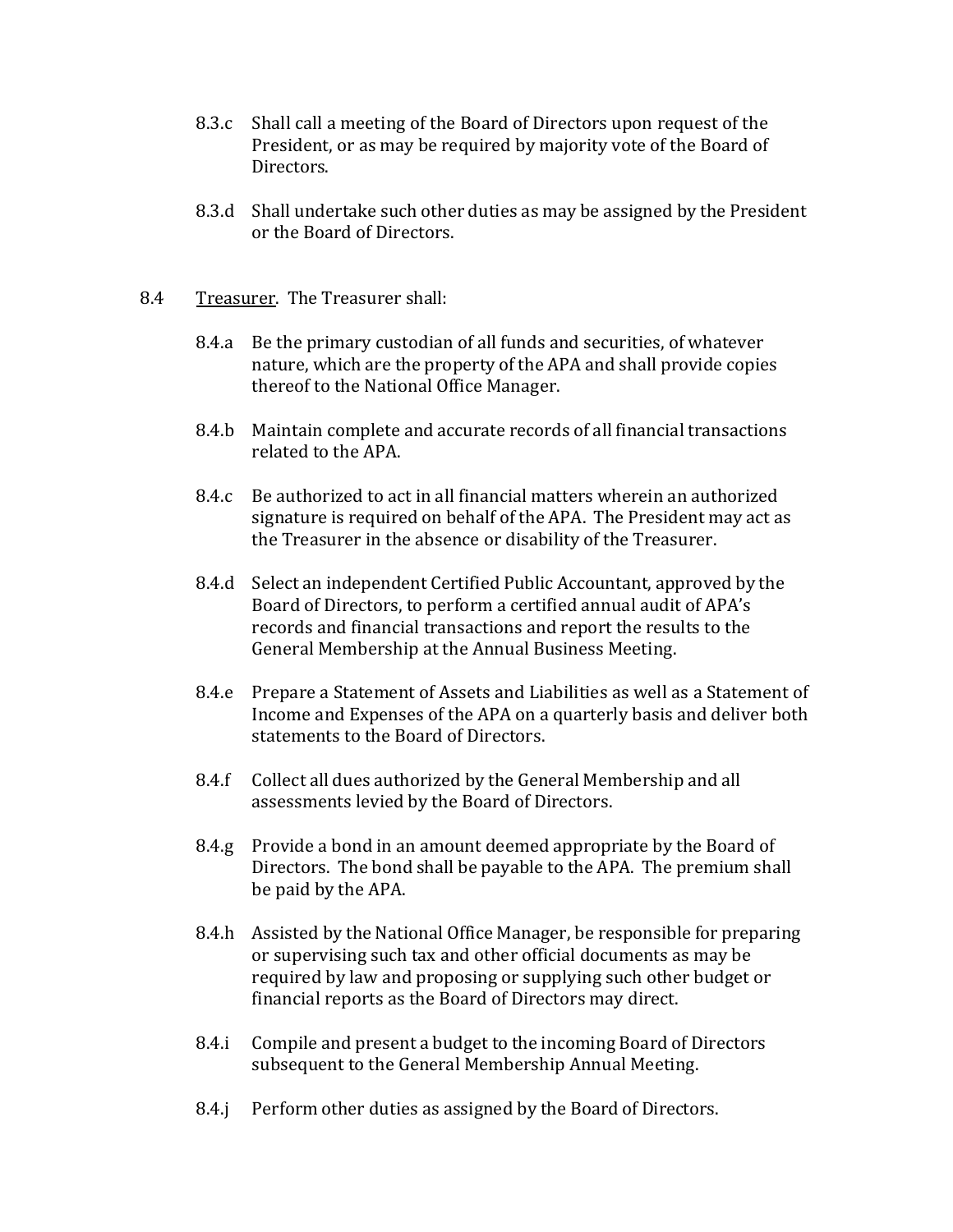- 8.5 General Counsel. The General Counsel shall:
	- 8.5.a Advise the Board of Directors on all legal matters which may come before it and may represent the APA in all litigation.
	- 8.5.b Provide legal advice to the Board of Directors.
	- 8.5.c Maintain professional liability insurance at General Counsel's own expense for professional legal services provided to the APA in an amount determined by the Board of Directors.
	- 8.5.d Perform other duties as assigned by the President.
- 8.6 Editor-In-Chief. The Editor-In-Chief shall:
	- 8.6.a Publish or cause to be published any and all publications, newsletters, journals or other documents authorized and directed by the Board of Directors.
	- 8.6.b Distribute or cause to be distributed any and all publications, newsletters, journals or other documents authorized and directed by the Board of Directors.
	- 8.6.c Recommend to the President, for approval and appointment, the names of other editorial and/or staff members. The Editor-In-Chief shall maintain financial and other records regarding publications as may be requires by the Board of Directors.
	- 8.6.d Perform other duties as assigned by the President.
- 8.7 National Office Manager. The National Office Manager shall:
	- 8.7.a Act as Secretary for the APA and be responsible for recording and retaining the current APA Bylaws, the official minutes, resolutions, and proceedings of the APA.
	- 8.7.b Distribute official notices, correspondence and other materials, and record policy and procedures established during meetings of the Board of Directors.
	- 8.7.c Manage the APA's National Office in support of members under the direct supervision of the President and the Board of Directors.
	- 8.7.d Be the primary custodian of all records, of whatever nature.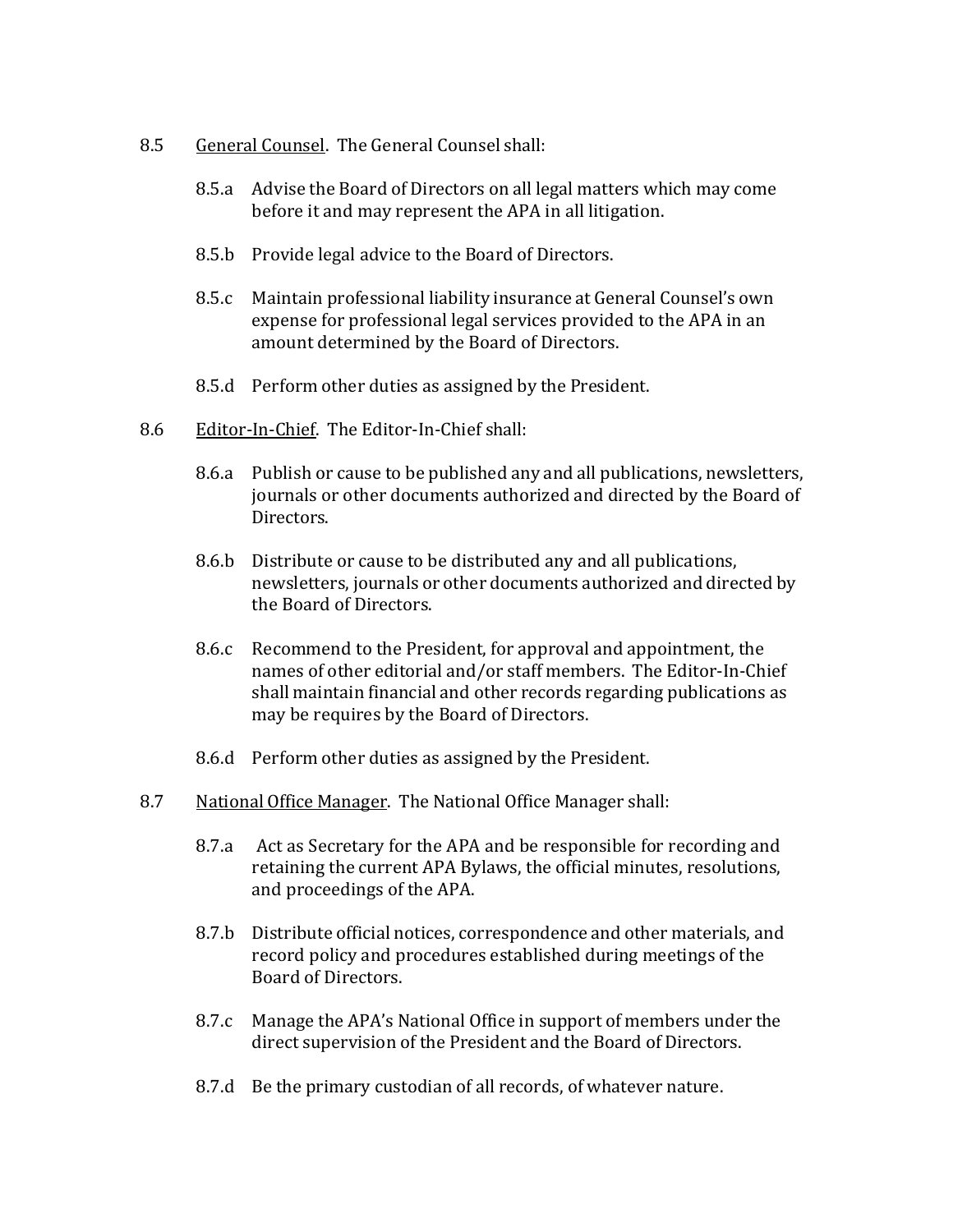8.7.e Perform other duties as assigned by the President and/or Board of Directors.

# **Article IX. Standing Committees and Ad Hoc Committees**

- 9.1 Standing Committees. The following are the APA Standing Committees and the President shall appoint a Chairperson from the Board of Directors for each such Standing Committee:
	- 1) Communications and Public Relations Committee
	- 2) Ethics and Grievance Committee
	- 3) Member Services Committee
	- 4) Professional Development Committee
	- 5) Research and Development Committee
	- 6) Education Accreditation Committee
	- 7) Standards and Specialized Testing Committee
	- 8) Post Conviction Sex Offender Testing Committee
	- 9.1.a Standing Committees shall consist of a Chairperson and no fewer than three (3) eligible members appointed by the Committee Chairperson, whose total number shall be determined by the Committee Chairperson. The Committee Chairperson may appoint a Vice-Chair. The Committee Chairperson shall report to the Board of Directors.
	- 9.1.b Standing Committees shall have and maintain standard operating procedures, which may not be changed without a majority vote of the Board of Directors at which a quorum is present.
- 9.2 Ad Hoc Committees. The President may establish Ad Hoc Committees for the purpose of administering the goals and objectives of the APA. The President shall appoint the Committee Chairperson. The Committee Chairperson shall be either a member of the Board of Directors or a voting member. Ad Hoc Committees shall terminate upon the: (a) completion of their stated purpose; (b) dissolution by the President; or (c) expiration of the office of the appointing President.
- 9.3 Policies and Procedures established by the Board of Directors in administrating the APA shall be documented as historical record by the Secretary and retained at the APA's national headquarters.